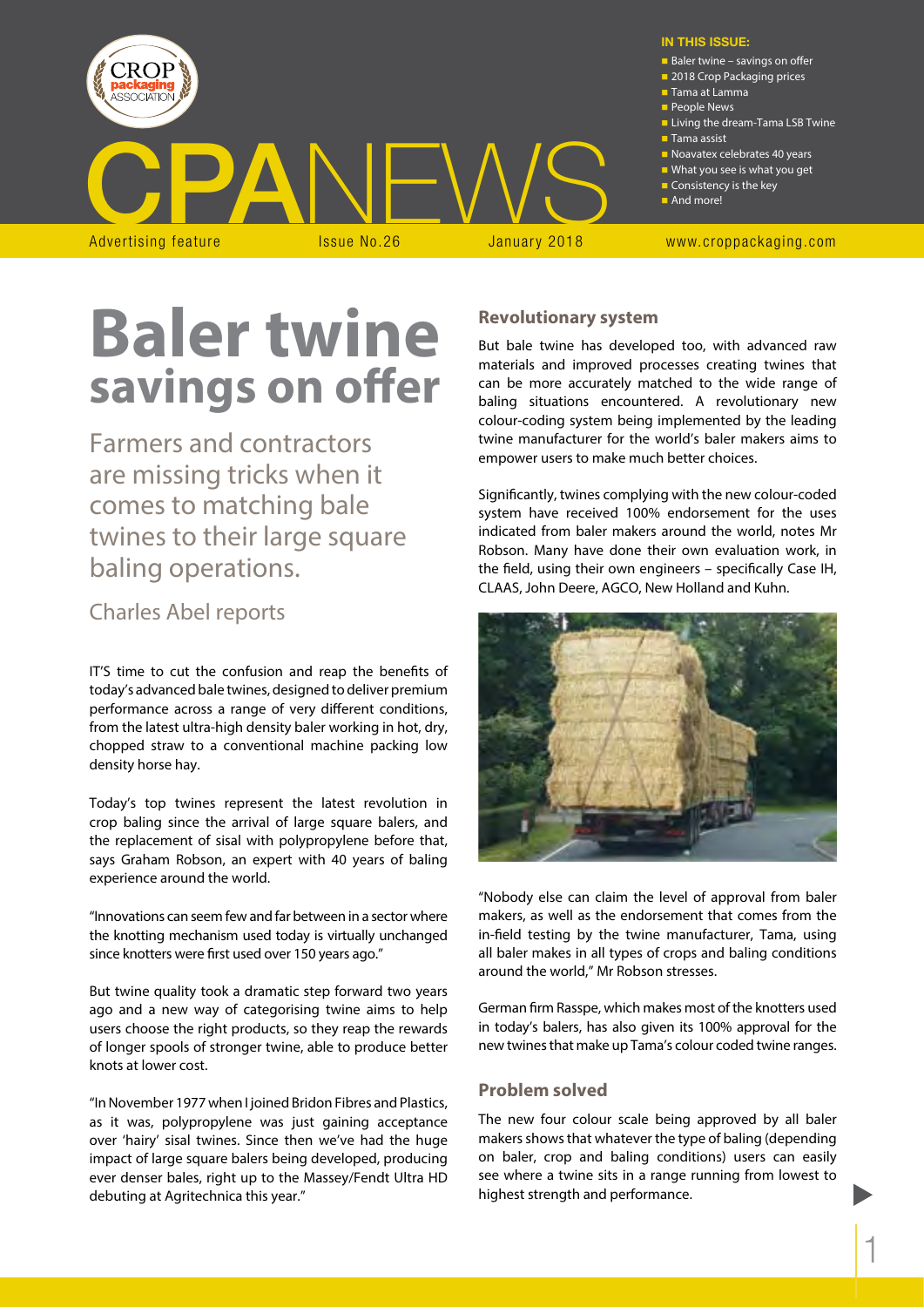Pricing for most crop packaging products in 2018 is still a little way off, but the best indication we can give currently is one of a moderate increase across all products. The two main factors when looking at possible prices are the raw material costs (which remain mainly firm whilst trending slightly upwards) and our good friend the UK Pound (which is clearly lower in value than 12 month's ago against the Euro and Dollar).

So what does "moderate increase" actually mean in plain terms? Best guess at this stage is a three to four percent increase over 2017 prices. We will be in a position to be more accurate and assured in the 2018 pricing in the next edition of the CPA News. So look out for that in April!

## **Warren Tatton, Tama UAT Sales Manager**

The four-colour system matches twine type to baling conditions, crop and the make of the baler, with a 'rainbow' icon on packs showing which option is being chosen, just like the eco-ratings used on kitchen appliances.

## **Clear information**

"Some might say that is over-complicating the issue, but in reality it is simplifying it, compared with the lack of clear information currently in the market," says Mr Robson. "Different uses demand different twines, and this system makes that really clear."

He is particularly critical of disingenuous twine designations which effectively cheat users. "There are twines marketed as 7-2, and 7200, which are far from being 7,200 feet long. Makers say they are 'characteristic' of 7,200ft twine, but in reality they are often thicker, so carry less length per spool, without necessarily making the twine any stronger and can be more prone to knots slipping."

Increasing the weight of plastic in a length of twine may seem to make it stronger, but thicker twine can be far more prone to knot slippage, and inevitably there will be less twine length on the spool, sometimes as much as 25% less.

"Some twine suppliers point to a 'knot strength' rating, but it is meaningless. A hand-tied knot with long tails, tested in a laboratory, bears no resemblance to a knot tied and cut-off by the knotting mechanism on a baler in the field. Plus, the type of knot has a huge bearing on any test result – if a 'Cormick' (loop) knot is used, compared to a 'Deering' (standard) knot, the difference in strength can be over 30%. Without stating which knot type the 'knot strength' relates to, any such rating is useless"

## **Twines by colour**

Common place in the UK range is the green segment, known as Big Spool Type 72, which provides a guaranteed 9600ft of twine per pack. This twine has the strength and suppleness of knotting ideally suited to all crops in normal baling conditions.

> The new colour-coded system has only been made possible by changes and huge investment by Tama in its twine manufacturing process in 2016. To enhance performance better quality raw material is used, whilst more sophisticated equipment delivers improved fibrillation

Green segment twines have been on sale in the UK for two years, with their pack length of 9,600ft delivering at least 2,400ft more twine than what some manufacturers market as 'normal' 7200 twines – and that is assuming their packs actually contain 7200ft of twine, which many do not, Mr Robson notes.

The orange segment twine, branded LSB Power, with the guaranteed 2-spool pack length of 8,500ft (which will be sold as 2,600m in 2018) clearly marked on the packaging, is the most popular and best performing twine for all crops and balers where high density is required. This twine most closely equates to what many suppliers continue to call 7200 twine, even though most 7200 twines are now also shorter. "This highlights the stupidity of the entire situation of using a twine 'length' as any indicator of its strength or performance," Mr Robson comments.

Stepping up a bracket to the most demanding situations red-coded HD Extra and HD Power are specially designed for use in balers in the 'extra' high density sector, such as AGCO XD and Krone HDP 1 balers, for making extremely dense bales, or when baling in extreme conditions, such as high temperatures and low humidity.

Tama also makes an HD Prime twine for the highest density balers working with straw in conditions of extreme density or high temperatures, short straw and maize stalks. It is offered in Europe, and whilst not generally required in UK conditions it could be made available by special request in very limited quantities.

Special twines, more resistant to abrasion, have also been developed for the higher density CLAAS balers and their single-knot system.

## **Choose with confidence**

"It all means users can decide what situation they are in depending on the baler, the crop and the climate conditions. They can then choose their twine segment colour with confidence, especially at the top end of bale densities, which is where the men are really separated from the boys as far as twine quality is concerned" says Mr Robson.

Unlike other twine suppliers the length is also fully guaranteed. "That could mean 25% more twine per spool, with a twin-pack of green-coded 9,600ft twine, for standard baling conditions, delivering over 25% more than a so-called 7-2 or 7200 twine, assuming that does actually provide 7200ft of twine. That could add up to a pallet-load of twine saved over a typical 20,000 bale season," Mr Robson notes.

"The performance benefits are also obvious, in terms of fewer stops to re-load spools, and less manual tying of twine to link spools, which is often the weakest link in the system."



# Pricing News

- **Match twine to baler, crop and conditions**
- **New 4 colour-coded categories aid selection**
- **Fully approved by baler manufacturers**
- **Approved by knotter maker Rasspe**
- **Crucial for HD/XHD/UHD balers + heavy crops**
- **Stronger, better quality twine for better knots and fewer breaks**
- **Quality twines allow longer spools**
- **More bales per spool cut costs**
- **Less downtime swapping spools**

## **Twine tips**

Spool length makes a huge difference to output. Take an NH 1290 baler making 8ft long straw bales, for example, with a full spool load of 32 spools. A full baler spool load of so-called 7-2 or 7200 twine will make 930 bales, assuming the packs are actually 7,200ft, which most are not. By comparison green-coded Big Spool Type 72, with a guaranteed 9,600ft per pack, will produce 1,240 bales. That's an extra 310 bales produced before re-loading, equivalent to approximately five hours more baling, assuming one bale/minute. Over the course of a 20,000 bale season it could also reduce the amount of twine required by an entire pallet load.

## **SPOOL LENGTH**

and twisting, creating a consistently longer, suppler and better-knotting twine. "Changes in baler twine technology aren't an everyday hing, so it makes sense to really highlight how customers can make the most of what is on offer, which really has moved the goal posts. It is why we have developed the colourcoding system, to improve twine choice, whatever the baler, crop or baling conditions facing farmers and contractors," Mr Robson concludes.

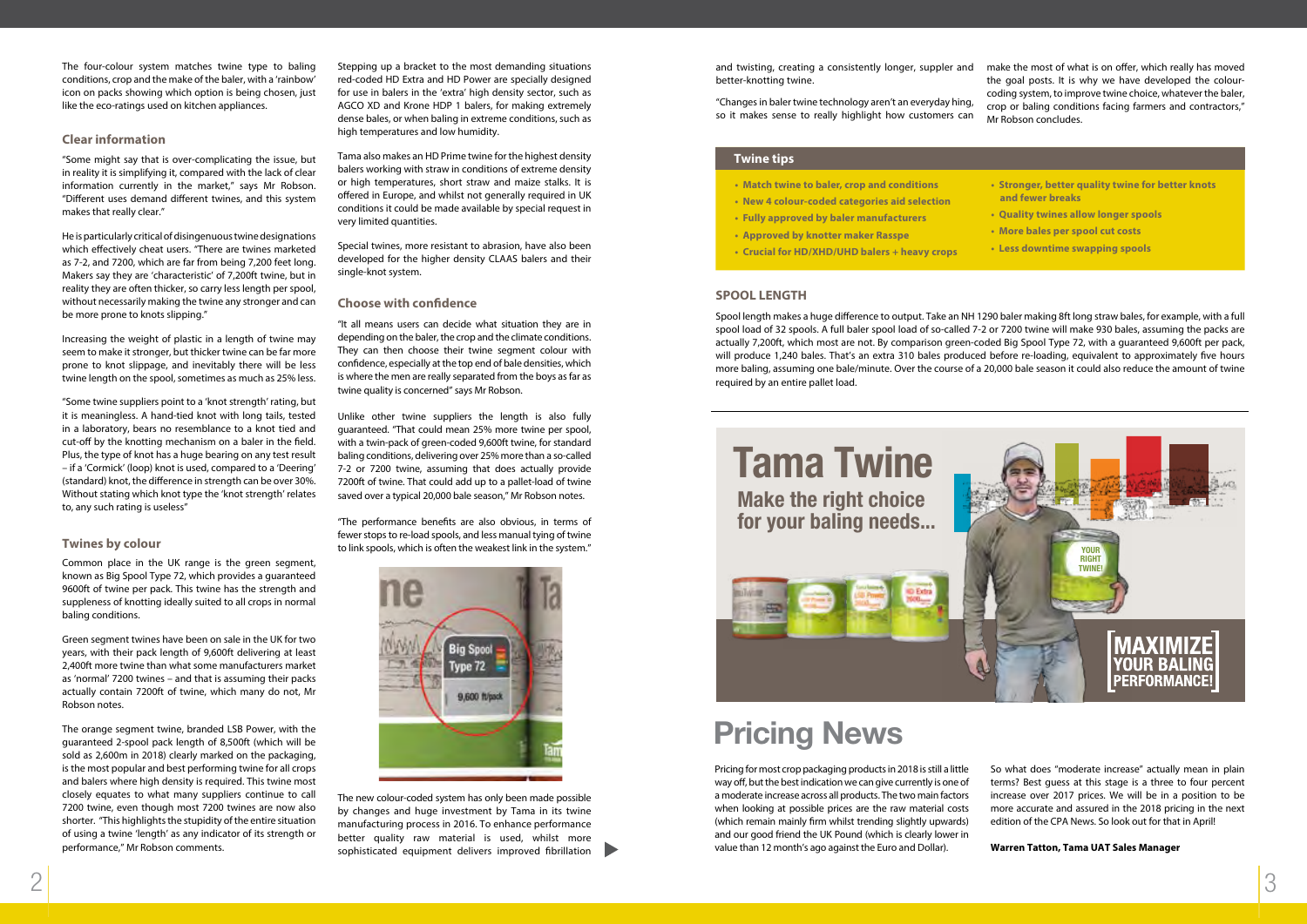

Daniel Tuckwell is a driven man. Driven to see growth and to drive quality into every aspect of his, and his Dad's contracting business. He knows that the driver, tractor and the baler is the most important aspect of baling, but he also knows that a good twine makes baling trouble free and his twine is very much included in the mix of making sure the baler does not stop when the time is right to go baling.

Daniel has been involved with the family firm of Robert Tuckwell Partnership since 1993 after leaving Moulton Agricultural College in Northamptonshire. Fresh out of college, he was keen to use his knowledge around the farm and contribute to its growth. After a few years of dabbling in various bits of agricultural contracting, a key change happened in the year 2000 when Daniel and his Dad embarked on a fully comprehensive contracting business and focused in those early days on Muckspreading, foraging and baling.

The early years saw significant growth with the addition of more machines and kit that culminates today to running plant, trucks, a whole range of ground work machines, two Claas Jaguar forage harvesters, eight Massey Ferguson big square balers and seventeen tractors split between Claas and Fendt.

Baling is a key part to the business, Daniel aims to produce over 100,000 bales per year of high quality haylage, hay, silage, and straw bales. The balers, based near Milton Keynes, will travel a radius of twenty-two miles providing a high level of quality baling to customers. Daniel is keen to stress that the quality of every bale is the foremost thing he strives to achieve. He wants every bale perfect.

Keeping four 80 x 90 and four 120 x 90 balers running is a an challenging task and Daniel is fortunate to retain good drivers that spans from seventeen year round staff and grows to over 30 in the season. His drivers have a wealth of experience and have worked with the firm for quite some time. They know Daniel's expectations and when it comes to baling, they know their customer's needs too. All of Daniels balers are fitted with moisture probes and



## Contractor profile

**Warren Tatton**, the popular Tama UAT Sales Territory Manager and UK Technical Manager, gets a deserved promotion!

Warren has taken over as Tama UAT UK Sales Manager from Tim Carr who has decided after 15 years to move onto a new challenge closer to his home in Derbyshire. Warren's 10 Years with Tama UAT, combined with his commercial knowledge and deep understanding of market mean that his suitability for the role could not be more obvious.

As a result of Warren's promotion, a new man arrives to pick up the reigns as Sales Territory and UK Technical Manager! Jonathan Coleclough has joined Tama and brings a wealth of agricultural and commercial experience, most notably 7 years with Lely UK. His knowledge of balers and all technical aspects of baling will be a great advantage to the Tama UAT team.

Tama are not done there though! A further appointment will be made soon, to help the existing team accommodate Tama's growing sales across the UK, not just in the Netwrap market but primarily to aid with their increasing presence in the Twine mark. More of those details to come in the next edition of the CPA in April!

# People News

Jonathan Coleclough



Daniel has been using Tama twine for many years now. He says 'the Tama twine is perfect for us. It causes us no trouble. It makes us very happy'. Having experienced twines over the years he recalls times when twine is the sole factor causing a delay or downtime. What he has experienced is Tama's support and advice and this is a reassuring point when investing so much money into a product that is the lifeblood of the baler.

weigh cells providing accurate data to the driver who can keep the customer fully informed of bale weights and crop conditions as they go from crop to crop. Having moisture probes removes the guesswork, and ensure that the baling of dry crops is done at their optimum, as well as being accurate for the discerning haylage customer too. Two years ago Daniel upgraded to the newly launched Tama LSB power on the recommendation of the guy from Tama. Delivered as a two spool pack and offered 8,500ft length. Therefore, each spool was equal to 4,250ft and offered the same knotting performance as the older type 130 version. This continues to be the mainstay of Daniel's business.

The type of bale that Daniel looks for is one that is well formed and compacted as much as the crop will allow. 'My customer base has grown because they are particular, and always require their bales to be solid'. Daniel says. In 2018, Tama will bring a larger, single spool version of the LSB Power to the UK market, called Tama LSB Power XL. It means a whopping 20% increase in length and designed for balers with the larger capacity twine boxes capable of carrying bigger spools. This will be a perfect fit for farmers and contractors looking to reduce downtime re-stringing a baler and significantly increase baler output.

14% more than other standard length, of course, if some standard twine was much shorter than 7,200ft so the real increase was much higher.

Twine has changed over the years and Daniel started out on standard 7200ft big bale twine. He continued with this for many years until about 5 years ago when Tama introduced their big spool type 130 which really helped by increasing the amount of twine in each spool, resulting in higher bale output per day. The type 130 twine had higher performance than the standard 7,200ft which suited well with balers becoming more able to pack in more crop and increasing the demand on the twine. What many twine producers had done is in fact was reduce the length for the same size pack and still called it 7200. Which continues today with some twines in the market with no actual length stated on the packaging. But, the reality is, if it is not stated on the pack, it will probably be shorter than we think. The type 130 big spool gave 4,100ft length, offering nearly bale security, contractors operating in this sector could also use the New Tama HD Extra that will replace Tama's previous HD twine which will bring a further length increase in the spool'. Daniel says his twine decision is based on knowledge. He says that 'the twine should cause him no problems in the season. Having trouble free baling makes me happy' 'It's easy when you have a good twine and it is one less thing to think about'. Looking to the future, Daniel wants to continue the growth of the Robert Tuckwell Partnership and maintain his determined attitude to focus on customer service, quality and delivering an unrivalled ability to go beyond what his customer needs. Daniel is a driven man.

Warren Tatton, Sales Manager for Tama UAT Ltd says 'for contractors like Daniel and especially for those who produce bales for businesses such as power station or carrot growers will see great benefit to longer, bigger spools that will complement the larger 4 x 4 baler market which currently is dominated by Krone, Massey and New Holland. For added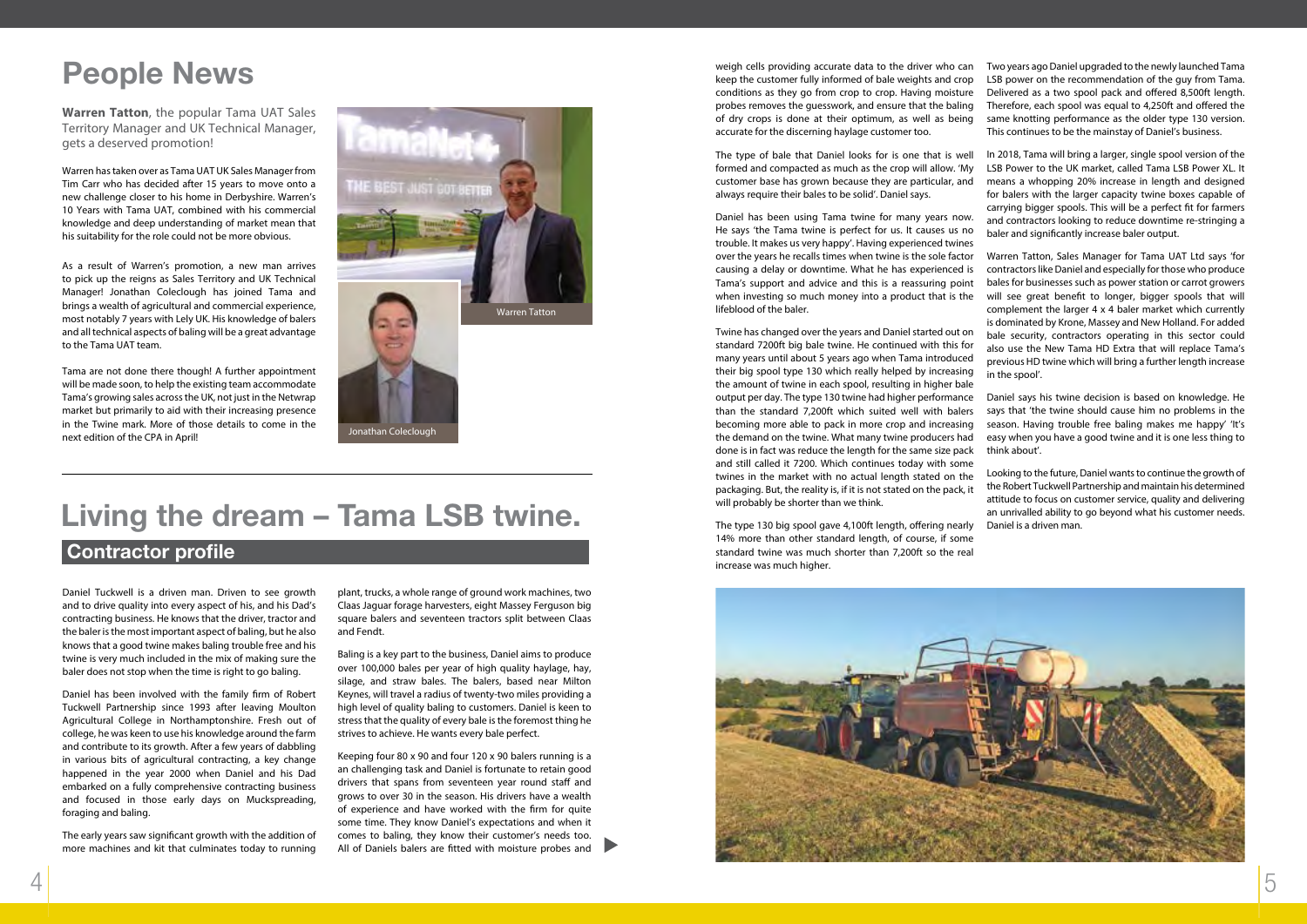For many years now Tama has been adding value to all of its baling products, using its expertise to consistently offer the complete package to farmers. This has enabled Tama to really understand how to make and use crop packaging from the end user perspective.

To help customers benefit from this, a brand new website 'Tama Assist' has been launched. The comprehensive, interactive website can offer assistance in three different and important ways:

1. SERVICE - Contains information to help customers in the field, with diagnostic checklists and detailed sections to assist in troubleshooting product operating problems.

2. KNOWLEDGE- With numerous product comparison calculators and detailed product knowledge guides, this area also has a wide selection of 'how-to' movies explaining many important things about Tama products and how best to use them.

3. TRAINING - where Tama can work directly with major customer sales teams to train them in product knowledge and operation use, to better help support their end user clients. Tama can offer assistance to their dealership business customers through this unique, bespoke, dealer option.

All of this is provided free-of-charge to ensure both dealers and farmers can have complete confidence when they buy any Tama branded product. Tama Assist will continue to grow, increasing the vault of knowledge available for you to maximise your baling business.

### **For more information please visit www.tama-uat.co.uk**



# Tama Assist What you see is what you get

The landscape is beautiful. It is like an impressionist painting with rolling countryside. We are driving through enchanting landscapes and our sight is delighted with the scenes of green hills, stone farms and sunny fields with grass harvest in perfectly packaged round bales. We marvel at the perfection of this painting but beyond this colourful frame there is hard job. The farmers know how difficult their job is, season after season. They are conscious about the severe weather conditions they have to face and the struggle to protect their harvest. They know the value of getting it right. It is crucial for them to choose the perfect resources and products, able to guarantee the best results to their hard work.

That's why since its foundation in 1977 more and more farmers trust in Novatex. This Italian company was founded with the objective of supporting the farmers with their increasing need of assuring better performances and productivity in agriculture. Today, after 40 years, the company continues to be very competitive in producing round baler netwraps which are not just the same as 40 years ago. Many but not all farmers know that Novatex is the only company in the world to develop internally its own productive technology: looms able to deliver thousands of netwraps rolls every year. This top-level in-house technological competence in the production process allows Novatex to be unique. A team of experts and engineers work together to

enhance the innovation thanks to the exclusive weaving technology which provides more robust netwraps, due to less knots per mesh, and protects against laddering while wrapping the bale.

"Novatex is celebrating this year the 40th Anniversary of the Company" says Natale Castagna, CEO of Novatex, Tama Group "and the passion for agriculture is still at the basis of all our actions. The leading role played by Novatex in the haymaking sector derives from strong values with our customers. We provide them with innovative, effective and reliable solutions for crop packaging that creates real value for them. This is our mission and our strength."

## **Happy Birthday Novatex!**



# Novatex celebrates 40 years of growth and success

### **Knowing how many bales you can make before having to change string is a key part of efficient baling.**

Tama's Big Spool Type 72 is the only string on the market that offers a guaranteed length of twine – meaning what you see is exactly what you get.

"It means that when it comes to changing spools, you can change the majority of them in one go, instead of just one here and there," said David Robinson, who runs Burmoor Farm in Hexham, Northumberland, with his brother: "You can work out how many bales you are going to do and change most of them in one go."

But the guaranteed length isn't the only reason why David uses Tama: "I've used string from other providers where you get a lot of snapping and others where you've had to pull four bales-worth of string through before using it because it would jam. But we've never had any of those problems with Tama.

"It means you stay in the seat a lot more – you're not jumping off and on changing fixing problems."

David and his brother runs two big square balers and goes through two-to-three pallets of string a year, so quality and consistency are important – but so, too, is customer service.

"The service is very good," said David: "If I need new suppliers, I just ring up and it's all sorted. And if I do have a problem with anything, their rep will come out to see me – you're not just dealing with some faceless person, they really care about it."

## **RELIABILITY and consistency are key when it comes to netwrap choice, insists leading Leicestershire livestock farmer Gareth Owen.**

He runs an 1800 ewe enterprise on 300ha Launde Farm with his wife Hannah, just a stone's throw from Launde Abbey on the east Leicestershire/Rutland border, where quality silage is the goal to cut overall feed costs. Each year 2000 hay, straw and silage bales are produced using the farm's Welger Master 435. "We used to have a contractor do the baling, but we brought it in-house so we have more control of the timeliness of the operation," Mr Owen notes.

A grass-only diet is key to producing premium-earning lamb cost-effectively, with "virtually no concentrates", says Mr Owen. "Our whole ethos is to reduce costs by producing quality forage. So when it comes to buying netwrap, less isn't necessarily better."

That point was proven when an alternative netwrap caused major difficulties. "It may have been £20 or £30 a roll cheaper, but it was causing a lot of delay and producing inferior bales too. It's just a false economy."

"Tama is our preferred netwrap for producing quality bales but we were reluctantly pushed into using an alternative net by a merchant. The end result was extremely disappointing. Bales were splitting because the netwrap was laddering, leaving netwrap either side of a split down the middle. And when bales were covered, they weren't covered right to the

edge. I'm used to netwrap going to within a few millimetres of the edge, not leaving three or four inches uncovered."

The farm's baler uses a 17-knife chopper to cuts forage to about 3inches. "If the outside of the bale isn't covered properly then grass is falling out in the field, during transport and whilst wrapping in the yard. It's not a lot per bale, but over a season it adds up. We found we were picking up rotting first cut in the field when we were taking the second cut too, which isn't what we want." All the downtime added to costs and further risked quality, he adds: "We spent several hours making just a dozen bales, compared with 30-40 bales an hour normally. It doesn't take long doing that to see off any £20-30 supposedly saved on the cost of the net."

They returned to using Tamanet (without any adjustment to the baler) and immediately saw the benefits, including using fewer wraps per bale. "It's all too easy to blame the baler. I think there's actually a lot more to the manufacture of good netwrap than people realise. And with Tama Assist, I know there are people like Andy Lanczak I can phone up if I have any questions about the netwrap. So I can get any queries I have sorted out straight away, with a simple phone call. He will even come onto the farm if needed. It gives you even more confidence in the product as the back-up is there to help you if you need it."

**For more information about Launde Farm Foods, please visit www.laundefarmfoods.co.uk**

# Consistency is the key